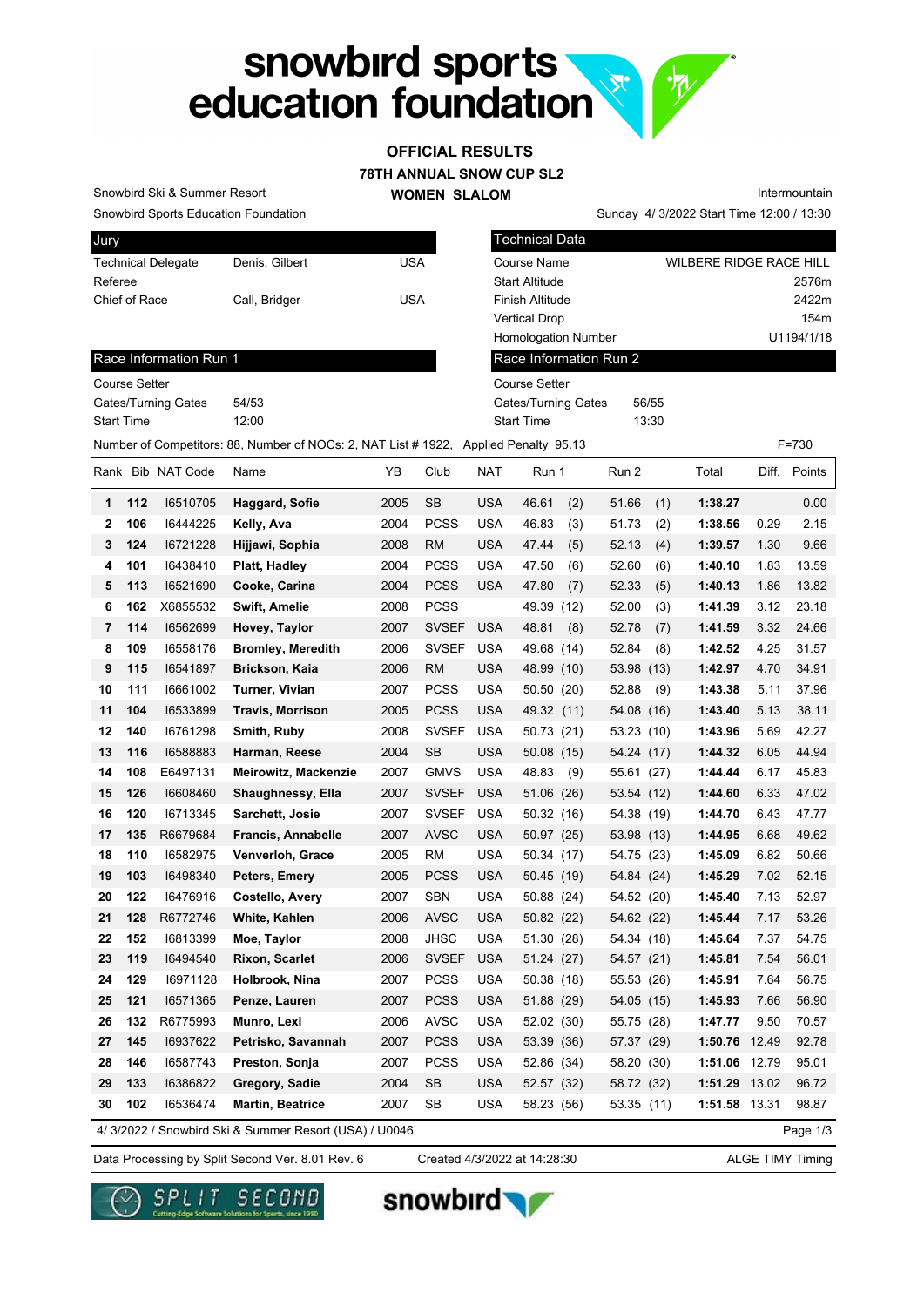# **78TH ANNUAL SNOW CUP SL2 WOMEN SLALOM OFFICIAL RESULTS**

Snowbird Sports Education Foundation Snowbird Ski & Summer Resort

Intermountain

Sunday 4/ 3/2022 Start Time 12:00 / 13:30

|    |     | Rank Bib NAT Code | Name                         | YB   | Club         | NAT        | Run 1                  |     | Run 2        | Total                        | Diff. | Points       |
|----|-----|-------------------|------------------------------|------|--------------|------------|------------------------|-----|--------------|------------------------------|-------|--------------|
| 31 | 138 | E6797713          | Boden, Alexa                 | 2008 | <b>FSC</b>   | <b>USA</b> | 53.25(35)              |     | 58.41 (31)   | 1:51.66 13.39                |       | 99.47        |
| 32 | 187 | 16963972          | Lawrence, Macy               | 2008 | <b>PCSS</b>  | <b>USA</b> | 57.37 (53)             |     | 55.33 (25)   | 1:52.70 14.43 107.19         |       |              |
| 33 | 136 | 16707099          | Mourier-floyd, Maddaler 2006 |      | <b>SVSEF</b> | <b>USA</b> | 53.49 (37)             |     | 59.43 (34)   | <b>1:52.92</b> 14.65  108.83 |       |              |
| 34 | 139 | 16721182          | Hijjawi, Layla               | 2004 | RM           | USA        | 53.67 (38)             |     | 59.44 (35)   | 1:53.11 14.84 110.24         |       |              |
| 35 | 159 | 16551149          | Sullivan, Gwendoline         | 2008 | <b>SB</b>    | <b>USA</b> | 54.67 (42)             |     | 58.96 (33)   | 1:53.63 15.36 114.10         |       |              |
| 36 | 150 | 16667820          | Kanarowski, Kendall          | 2007 | <b>RM</b>    | <b>USA</b> | 53.81 (40)             |     | 1:00.77(40)  | 1:54.58 16.31 121.16         |       |              |
| 37 | 153 | 16907216          | Sell, Ashley                 | 2008 | <b>PCSS</b>  | <b>USA</b> | 54.77 (43)             |     | 1:00.37(37)  | 1:55.14 16.87 125.32         |       |              |
| 38 | 142 | 16684822          | Dressen, Ella                | 2008 | SBN          | <b>USA</b> | 52.72 (33)             |     | 1:02.88(51)  | 1:55.60 17.33 128.74         |       |              |
| 39 | 144 | 16447904          | Laakso, Paige                | 2005 | <b>PCSS</b>  | <b>USA</b> | 54.88 (44)             |     | 1:00.73(39)  | <b>1:55.61</b> 17.34  128.81 |       |              |
| 40 | 148 | 16571082          | <b>Pringle, Scarlet</b>      | 2007 | <b>SVSEF</b> | USA        | 55.56 (45)             |     | 1:00.31(36)  | 1:55.87 17.60 130.74         |       |              |
| 41 | 168 | 16611803          | Huntsman, Alyssa             | 2008 | <b>SVSEF</b> | <b>USA</b> | 56.14 (49)             |     | 1:00.64(38)  | 1:56.78 18.51 137.50         |       |              |
| 42 | 137 | 16763156          | Weed, Belle                  | 2005 | <b>CVST</b>  | <b>USA</b> | 55.72 (46)             |     | 1:01.28(41)  | 1:57.00                      |       | 18.73 139.14 |
| 43 | 157 | 16708861          | <b>Wilson, Cayenne</b>       | 2008 | <b>PCSS</b>  | <b>USA</b> | 54.45 (41)             |     | 1:02.91(52)  | <b>1:57.36</b> 19.09  141.81 |       |              |
| 44 | 141 | 16830016          | Jones, Campbell              | 2007 | <b>SBN</b>   | <b>USA</b> | 56.09 (48)             |     | 1:01.70(44)  | 1:57.79                      |       | 19.52 145.00 |
| 45 | 143 | 16502943          | Mannelin, Kirsten            | 2007 | <b>RM</b>    | <b>USA</b> | 56.07 (47)             |     | 1:01.95(46)  | 1:58.02 19.75 146.71         |       |              |
| 46 | 160 | 16866381          | Proulx, Tallulah             | 2008 | RM           | <b>USA</b> | 56.47 (51)             |     | 1:01.75(45)  | 1:58.22                      |       | 19.95 148.20 |
| 47 | 154 | 16780373          | Pehrson, Ruby                | 2007 | BR.          | <b>USA</b> | 56.43 (50)             |     | 1:02.40(48)  | 1:58.83 20.56 152.73         |       |              |
| 48 | 174 | 16620569          | Huckabone, Emma              | 2007 | <b>PCSS</b>  | USA        | 57.62 (54)             |     | 1:01.37(43)  | 1:58.99 20.72 153.92         |       |              |
| 49 | 165 | 16747635          | Kirby, Greta                 | 2007 | <b>PCSS</b>  | <b>USA</b> | 58.33 (57)             |     | 1:01.32(42)  | 1:59.65 21.38 158.82         |       |              |
| 50 | 149 | 16644480          | Leveratto, Sofia             | 2006 | SВ           | USA        | 57.29 (52)             |     | 1:02.48(50)  | 1:59.77 21.50 159.71         |       |              |
| 51 | 161 | 16832031          | <b>Pfaff, Caroline</b>       | 2008 | <b>PCSS</b>  | <b>USA</b> | 58.75 (61)             |     | 1:02.25(47)  | 2:01.00 22.73 168.85         |       |              |
| 52 | 169 | 16713852          | Gallagher, Keira             | 2008 | <b>PCSS</b>  | USA        | 58.65 (60)             |     | 1:02.45(49)  | 2:01.10 22.83 169.59         |       |              |
| 53 | 105 | 16786347          | Morris, Charlotte            | 2005 | <b>RM</b>    | <b>USA</b> | 47.36                  | (4) | 1:13.83(70)  | 2:01.19 22.92 170.26         |       |              |
| 54 | 164 | 16555426          | Umble, Jenna                 | 2007 | SB           | <b>USA</b> | 58.53 (58)             |     | 1:02.96(53)  | 2:01.49 23.22 172.49         |       |              |
| 55 | 155 | 16764409          | Potter, Anna                 | 2006 | <b>PCSS</b>  | <b>USA</b> | 58.05 (55)             |     | 1:04.20(55)  | 2:02.25 23.98 178.14         |       |              |
| 56 | 163 | 16682791          | Cooke, Faith                 | 2006 | <b>SVSEF</b> | <b>USA</b> | 59.70 (62)             |     | 1:03.26(54)  | 2:02.96 24.69 183.41         |       |              |
| 57 | 172 | 16740220          | Pagano, Mia                  | 2008 | <b>SBN</b>   | USA        | 1:00.55(63)            |     | 1:05.47(56)  | 2:06.02 27.75 206.14         |       |              |
| 58 | 175 | 16618408          | Jarvie, Molly                | 2008 | SB           | USA        | 1:00.81(64)            |     | 1:06.04(57)  | 2:06.85 28.58 212.31         |       |              |
| 59 | 158 | 16831913          | <b>Rothwell, Winter</b>      | 2008 | <b>PCSS</b>  | <b>USA</b> | 53.75 (39)             |     | 1:13.42(69)  | 2:07.17 28.90 214.68         |       |              |
| 60 | 181 | 16912954          | Vierra, Aspen                | 2008 | <b>SBN</b>   | USA        | 1:01.81(65)            |     | 1:06.46 (58) | 2:08.27 30.00 222.86         |       |              |
| 61 | 176 | 16631582          | Hall, Greta                  | 2008 | <b>BBSEF</b> |            | USA 1:03.23 (69)       |     | 1:06.91 (59) | 2:10.14 31.87 236.75         |       |              |
| 62 | 177 | 16730203          | Sewell, Alaska               | 2008 |              |            | SVSEF USA 1:02.63 (68) |     | 1:08.19(61)  | 2:10.82 32.55 241.80         |       |              |
| 63 | 173 | 16503478          | Railsback, Aurora            | 2007 | <b>BR</b>    |            | USA 1:02.44 (67)       |     | 1:08.84(63)  | 2:11.28 33.01 245.22         |       |              |
| 64 | 180 | 16806966          | Brower, Alta                 | 2008 | SB           |            | USA 1:03.31 (70)       |     | 1:08.23(62)  | 2:11.54 33.27 247.15         |       |              |
| 65 | 186 | 16566133          | Pope, Rachel                 | 2007 | <b>IND</b>   |            | USA 1:04.57 (71)       |     | 1:07.59(60)  | 2:12.16 33.89 251.75         |       |              |
| 66 | 166 | 16524748          | Tiranno, Jenna               | 2005 | <b>PCSS</b>  |            | USA 1:02.38 (66)       |     | 1:10.00(64)  | 2:12.38 34.11 253.39         |       |              |
| 67 | 183 | 16922169          | Pruzan, Neve                 | 2008 | <b>JHSC</b>  |            | USA 1:05.43 (73)       |     | 1:10.34(65)  | 2:15.77 37.50 278.57         |       |              |
| 68 | 179 | 16585533          | Larsen, Blake                | 2008 | <b>SB</b>    |            | USA 1:04.68 (72)       |     | 1:13.06(67)  | 2:17.74 39.47 293.20         |       |              |
| 69 | 178 | 16740215          | Pagano, Emma                 | 2005 | <b>SBN</b>   |            | USA 1:05.82 (74)       |     | 1:13.27(68)  | 2:19.09 40.82 303.23         |       |              |
| 70 | 184 | 16646870          | Morasch, Aibhlinn            | 2008 | <b>PCSS</b>  |            | USA 1:07.64 (76)       |     | 1:13.02(66)  | 2:20.66 42.39 314.89         |       |              |
| 71 | 185 | 16902720          | Johnson, Avery               | 2008 | <b>SBN</b>   |            | USA 1:06.67 (75)       |     | 1:14.66(71)  | 2:21.33 43.06 319.87         |       |              |
| 72 | 188 | 16573194          | Eisenberg, Rachel            | 2007 | BR           |            | 1:20.86(77)            |     | 1:28.47(72)  | 2:49.331:11.06 527.87        |       |              |

#### **NOT PERMITTED TO START 1st RUN**

Page 2/3 4/ 3/2022 / Snowbird Ski & Summer Resort (USA) / U0046

snowbird

Data Processing by Split Second Ver. 8.01 Rev. 6 Created 4/3/2022 at 14:28:30 ALGE TIMY Timing

Created 4/3/2022 at 14:28:30